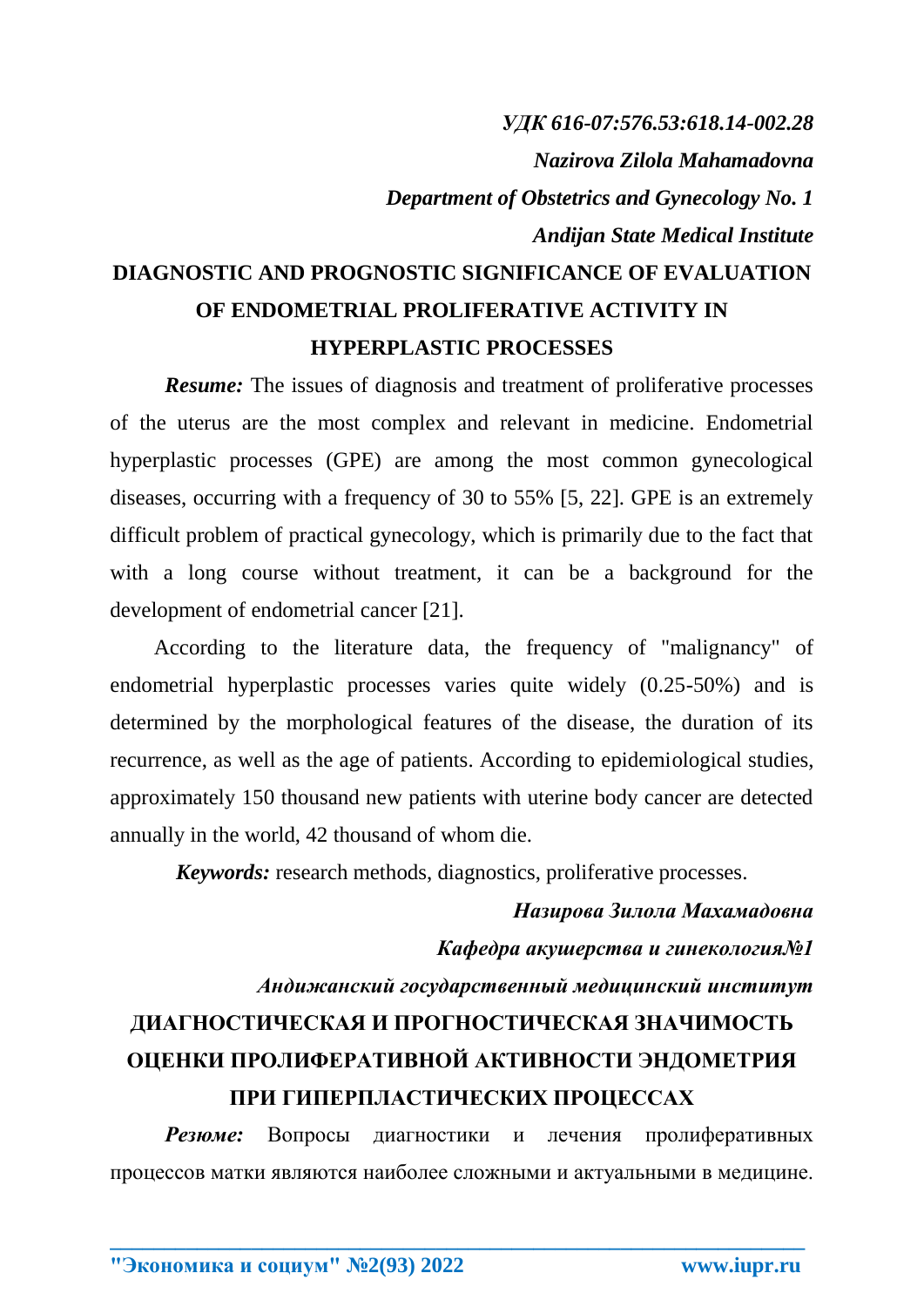Гиперпластические процессы эндометрия (ГПЭ) относятся к числу наиболее распространенных гинекологических заболеваний, встречающиеся с частотой от 30 до 55 %. ГПЭ представляют собой чрезвычайно сложную проблему практической гинекологии, которая связана, прежде всего, с тем, что при длительном течении без лечения может явиться фоном для развития рака эндометрия.

Согласно литературным данным, частота «озлокачествления» гиперпластических процессов эндометрия колеблется в достаточно широких пределах (0,25–50 %) и определяется морфологическими особенностями заболевания, длительностью его рецидивирования, а также возрастом пациенток. По данным эпидемиологических исследований, ежегодно в мире выявляют примерно 150 тыс. новых больных раком тела матки, 42 тыс. из которых погибает.

*Ключевые слова:* методы исследования, диагностика, пролиферативные процессы.

**Introduction.** The search for the optimal combination of non-invasive and minimally invasive techniques to obtain sufficient information about the state of the endometrium, to identify its initial changes continues to be an urgent task. The number of non-invasive diagnostic approaches should primarily include ultrasound[2,5]. Moreover, transvaginal echography is more informative for assessing the state of the endometrium, which allows visualizing even minimal structural disorders. However, it should be noted that the sensitivity and specificity of these methods ranges from 60-80%. Histological examination of scrapings of the uterine mucosa is the most informative method of diagnosing GPE in comparison with ultrasound [1,7]. However, this method is invasive, requiring hospitalization, and the limited number of samples obtained does not allow in some cases to make a reliable diagnosis. Therefore, one of the main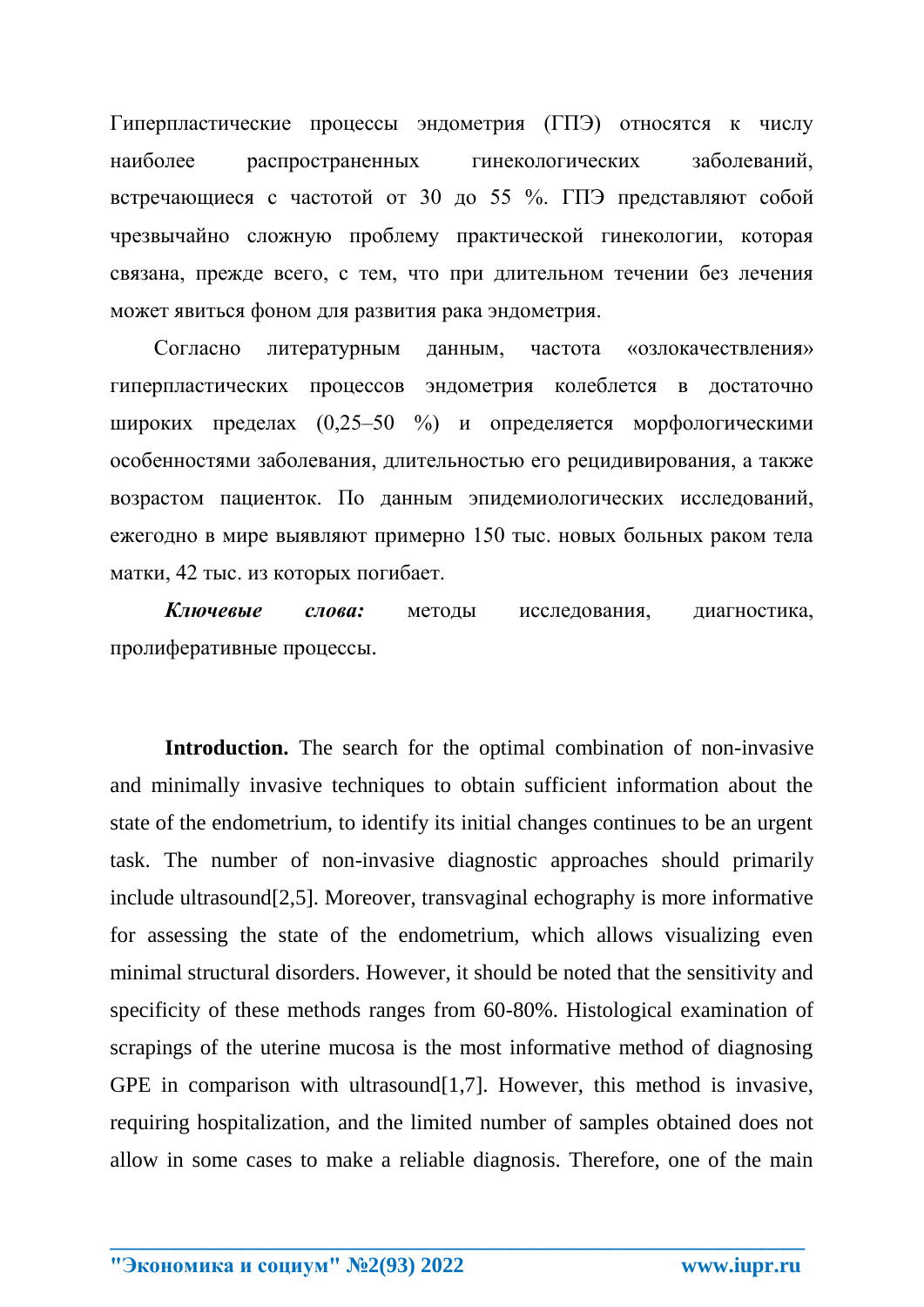tasks of pathomorphology at the present stage of development of morphological research is the search for the most effective diagnostic and prognostic criteria for pathological processes, including biomolecular markers, and the development of reproducible standardized technologies for processing and examining biopsy and surgical material [3,6].

Numerous works are devoted to the importance of hysteroscopy in the diagnosis of GPE [4]. Significant difficulties arise when choosing a method of treatment of endometrial hyperplastic processes in elderly patients due to the presence of pronounced extragenital pathology, often combined. At the first detection of GPE, as a rule, hormone therapy with progestogens is recommended. It has been shown that hormone therapy is effective in the presence of estrogen (RE) and progesterone (RP) receptors in the pathological endometrial tissue, and the effect depends on their concentration [3]. The frequency of relapses of GPE depends on the type of endometrial pathology and ranges from 6% for fibrous polyps to 50% for glandular hyperplasia. Most clinicians consider the recurrence of postmenopausal hyperplasia to be an indication for a hysterectomy. However, hysterectomy is associated with a considerable number of complications and poses a risk to the life of postmenopausal patients [5]. To date, the search for sparing methods of treating GPE is being conducted [7].

**The purpose of the study.** Optimization of diagnostics and treatment of endometrial proliferative processes in women based on the use of modern endoscopic, immunohistochemical technologies to improve immediate and longterm results.

**Materials and methods of research:** To solve these tasks, we examined 60 women with a diagnosis of endometrial hyperplastic processes.

**Results and discussion:** With the development of modern diagnostic equipment, Doppler and Dopplerometric studies have become widely available. To quantify the blood supply, it is advisable to use ultrasound with the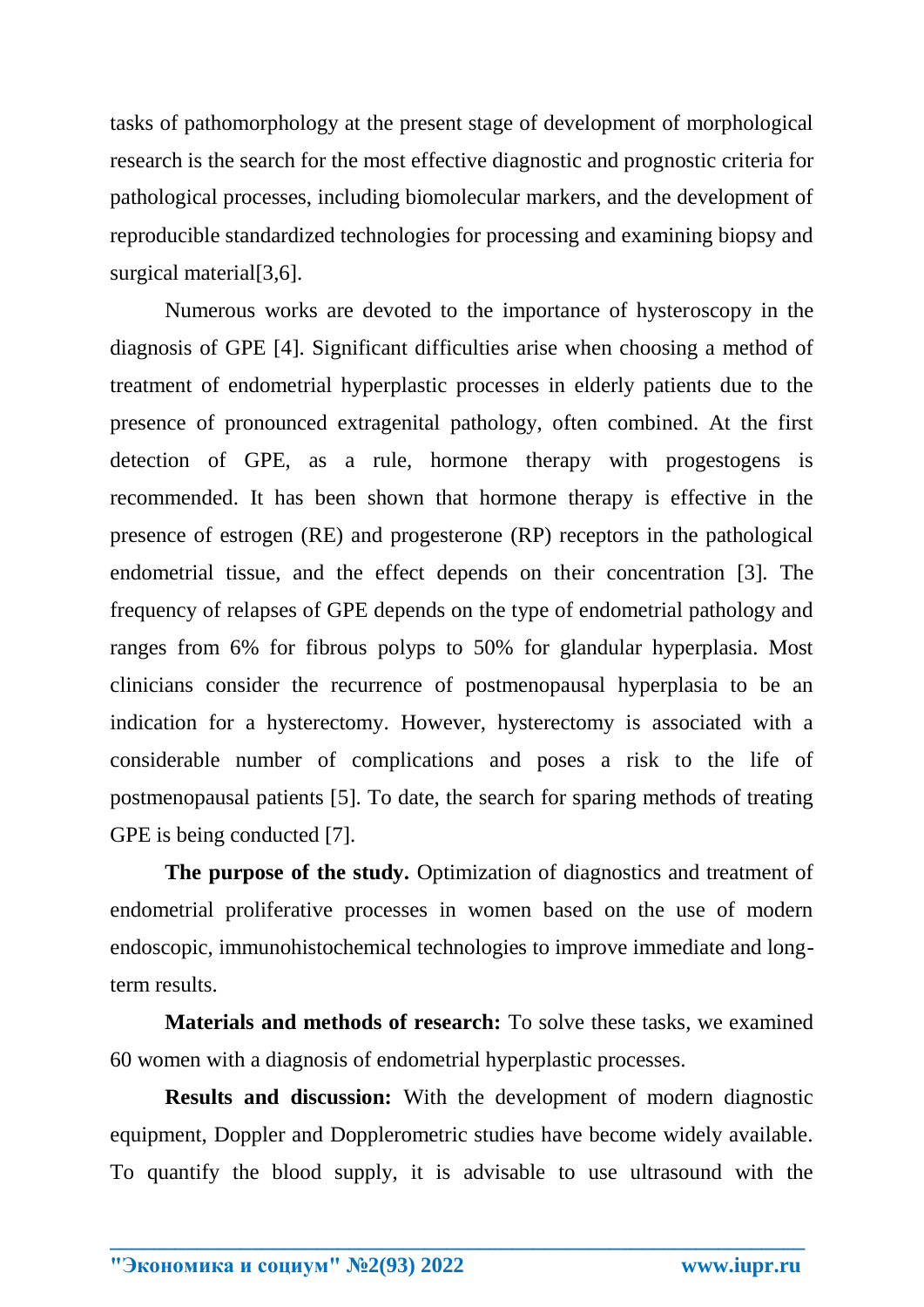calculation of volume and three – dimensional Doppler indices, namely: the vascularization index (vascularization index, VI – displays the saturation of the tissue with vessels, expressed in%), the blood flow index (flow index, FIdisplays the average intensity of blood flow, expressed as an integer from 0 to 100) and the ratio of vascularization to blood flow (vascularization – flow index, VFI-characterizes as vascularization, so is the blood flow, and is expressed as an integer, from 0 to 100).

This was confirmed by a study conducted in 2016, which proved that underdiagnosis of cancer occurred in 45% of cases with aspiration biopsy, while in 30% of cases with DDV, that is, almost more than a third of cases of endometrial cancer were missed during complete curettage of the cervical canal and uterine cavity

Conclusions: Summarizing the above, we can conclude that the key to the success of the treatment of endometrial hyperproliferative processes is the correct interpretation of the results of histological examination and understanding of the etiology and pathogenesis of the detected changes. Important stages of the diagnostic process are ultrasound transvaginal examination, Dopplerometry, hysteroscopy, as well as the use of unified modern GE classifications. In the near future, it is also possible to use genetic diagnostic techniques that allow to predict to some extent the course of the process and the response to therapy, which can help in choosing treatment tactics.

The proven possibility of developing iatrogenic changes in the endometrium dictates the need for a balanced approach and careful administration of any hormonal drugs. With the development of modern pharmacology and the introduction of the method of creating an artificial menopause with the help of gonadotropin-releasing hormone agonists, the possibilities of effective organ-preserving treatment of complex types of hyperplasia have significantly expanded against the background of a decrease in the overall hormonal load.